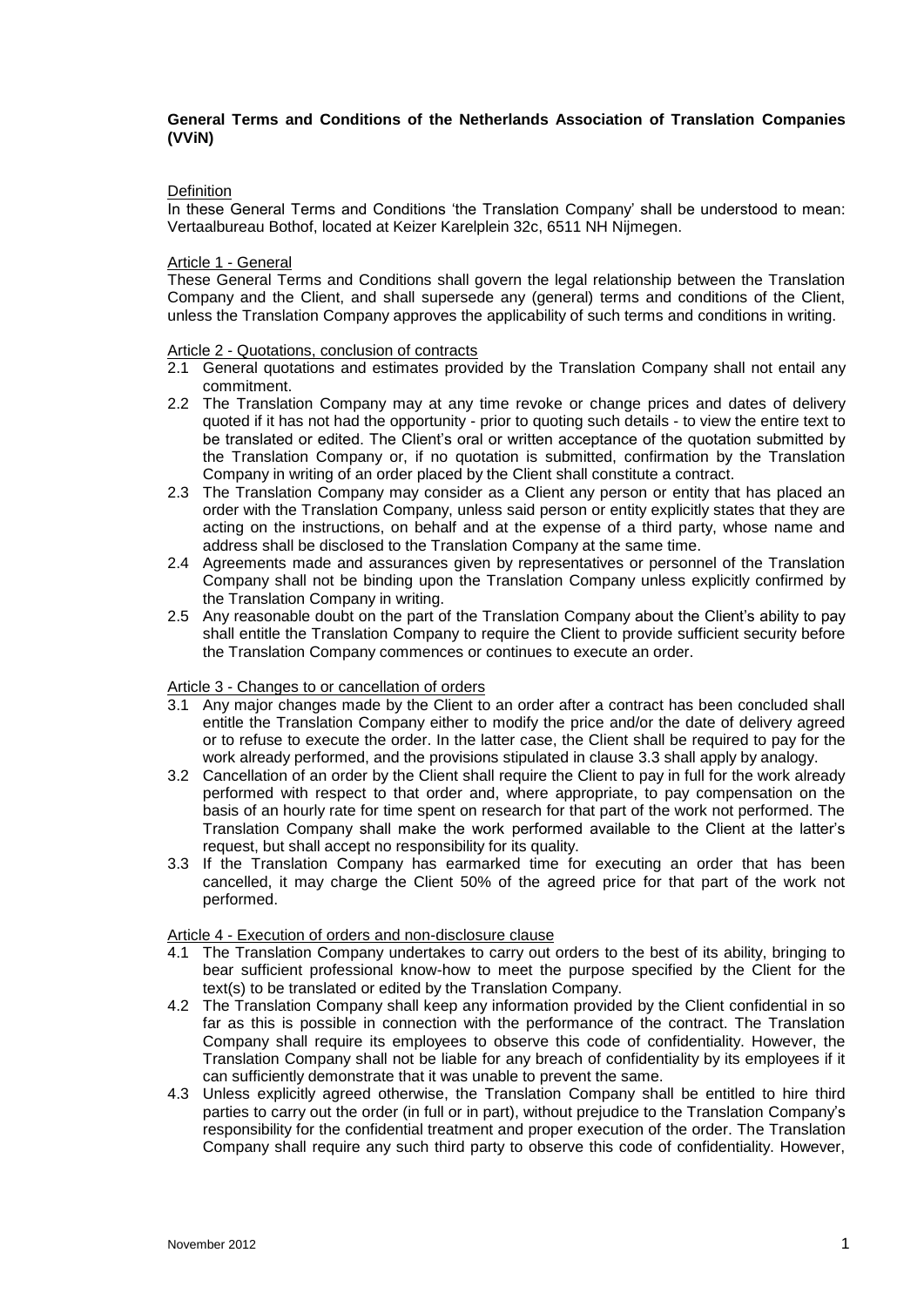the Translation Company shall not be liable for any breach of confidentiality by such third parties if it can sufficiently demonstrate that it was unable to prevent the same.

4.4 As far as possible, the Client shall honour any request for information by the Translation Company about the content of the text to be translated, as well as requests for relevant documentation and lists of terms if such are available. Such information and documentation shall be dispatched at the Client's expense and risk.

### Article 5 - Agreed date and time of delivery

- 5.1 The agreed date of delivery shall be provisional, unless an explicit written agreement stipulates otherwise. The Translation Company shall notify the Client immediately if it perceives that it will be unable to meet an agreed deadline.
- 5.2 If a fixed delivery date is specifically agreed in writing and if the Translation Company fails to meet it for reasons other than circumstances beyond its control, and if the Client cannot reasonably be expected to accept any further delay, the Client shall be entitled to cancel the contract unilaterally. In such cases, however, the Translation Company shall not be required to pay any compensation whatsoever. Such cancellation shall not affect the obligation on the part of the Client to pay for the work already performed.
- 5.3 Delivery shall be deemed to have taken place at the moment when the text is dispatched. The moment when the text is posted, handed to a courier or - if the text is transmitted electronically (by fax, e-mail, modem, FTP etc) - the moment when the medium completes the transmission shall count as the time of dispatch.
- 5.4 The Client shall do whatever may reasonably be necessary for or conducive to prompt delivery by the Translation Company of work performed under the contract.
- 5.5 The Client shall do everything in its power to facilitate delivery of the product by the Translation Company under the contract. Any refusal to accept the Translation Company's product shall constitute default on the part of the Client, and the provisions of clause 6.5 shall apply accordingly, even if no explicit request for acceptance has been made.

# Article 6 - Prices and payment

- 6.1 Prices shall generally be based on the Translation Company's current rate (per hour or per word), unless agreed otherwise. In addition, the Translation Company may charge the Client for any out-of-pocket expenses incurred in the execution of the order. The Translation Company shall be free to charge a minimum rate for each language pair.
- 6.2 Quoted prices shall apply only to services and products conforming to agreed specifications.
- 6.3 The Translation Company shall be entitled to raise the agreed price if it is forced to perform more work or incur more costs than might reasonably have been foreseen on conclusion of the contract as a result of having to work with laborious, time-consuming or unclear texts, for example, or faulty files or software supplied by the Client. This list of examples is not exhaustive.
- 6.4 All prices are quoted exclusive of VAT.
- 6.5 Payment for products supplied or services rendered under the contract shall be due 30 calendar days after the invoice date (or within such other term as the Translation Company shall set in writing). Payment shall be net and in full - without any discount, set-off or deferral in the currency invoiced. If payment is not made by the due date, the Client shall be in default - immediately and without notice of default being required - and shall owe the statutory interest due on the invoice amount, plus two percentage points, from the due date until settlement in full.
- 6.6 In the event of late payment by the Client, the Translation Company is entitled to charge extrajudicial collection costs in accordance with the Netherlands Extrajudicial Collection Costs Decree (*Besluit vergoeding voor buitengerechtelijke incassokosten*).

### Article 7 - Complaints and disputes

- 7.1 The Client shall be required to notify the Translation Company in writing of any complaints about the product supplied or service rendered by the Translation Company as soon as possible, yet no later than ten working days after the said product is supplied or the said service is rendered. Lodging a complaint shall not release the Client from its payment obligations.
- 7.2 Should the Client query the accuracy of specific passages of the translation supplied by the Translation Company and ask the Translation Company for its comments, and should the Translation Company subsequently be able to demonstrate that the passages in question are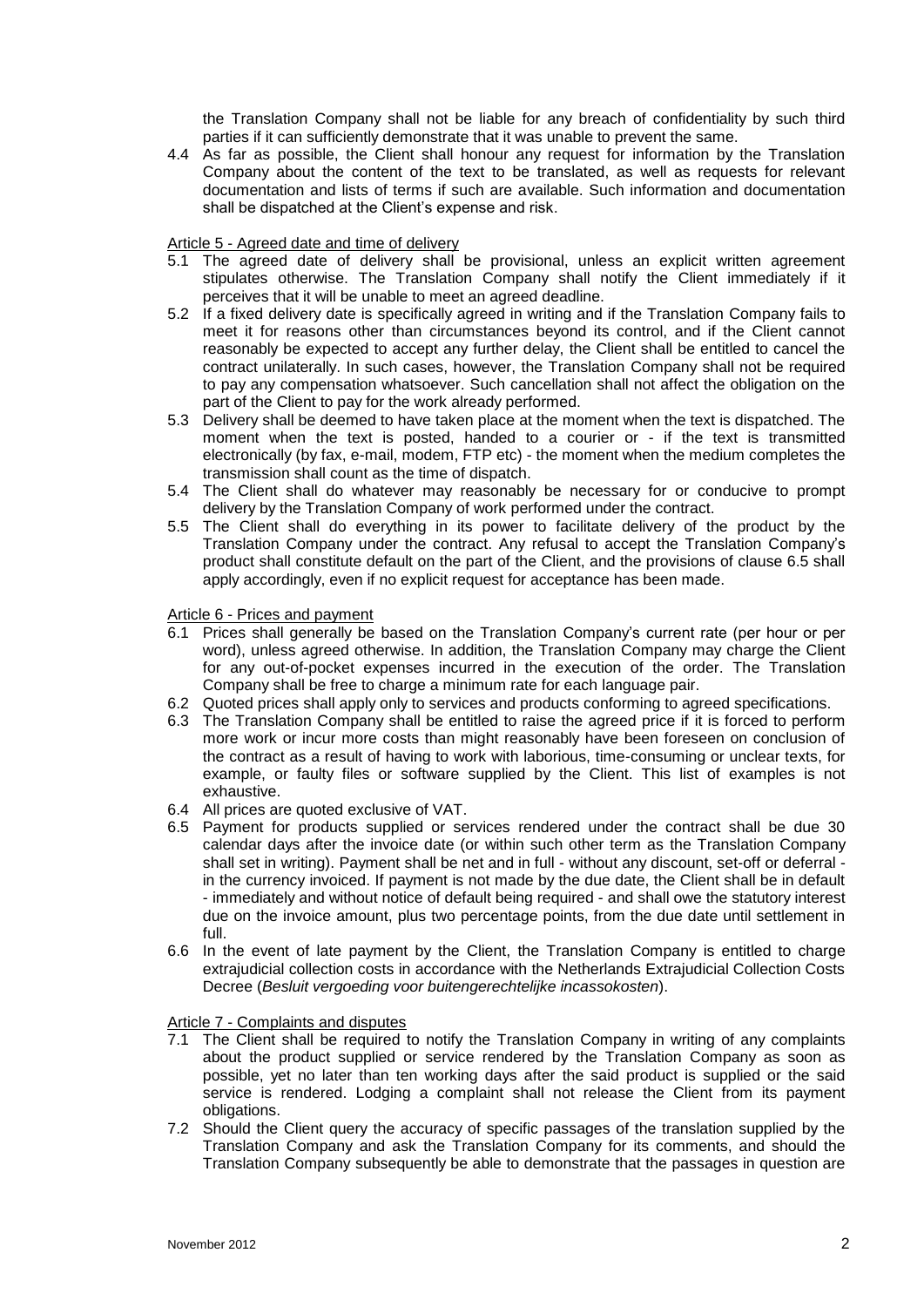not incorrect, the Translation Company shall be entitled to charge the Client in full for the additional time spent on dealing with the query and for any other expenses incurred in this connection.

- 7.3 If the Client does not lodge a complaint within the period specified in clause 7.1 above, the Client shall be deemed to have fully accepted the product supplied or the services rendered by the Translation Company, and complaints shall only be considered if the Translation Company at its sole discretion deems such to be expedient. Any changes made by the Translation Company, at the Client's request, to any part of the translated or edited text shall in no way constitute an acknowledgement on the part of the Translation Company of supplying an inferior product or rendering an inferior service.
- 7.4 In the case of a valid complaint, the Translation Company shall be allowed a reasonable period of time to improve or substitute the product or service. If the Translation Company in all fairness is unable to make the required improvements or to substitute the product or service, it may grant the Client a discount.
- 7.5 If the Client and the Translation Company prove unable to settle their dispute amicably within a reasonable period of time, they may refer it to the VViN Arbitration Committee within two months once it has become apparent that no settlement will be reached. The dispute shall then be settled by an arbitral tribunal in accordance with the VViN Arbitration Rules (*Geschillenreglement VViN*). If the Client wishes to submit a dispute for arbitration on the basis of these Arbitration Rules, the Translation Company shall be required to concur in and assist with this procedure. The Arbitration Committee's decision shall be binding on both parties.
- 7.6 The Client's right to complain shall lapse if the Client has itself edited or has instructed others to edit the part or parts of the product forming the subject of the complaint, regardless of whether the Client has subsequently supplied the product to a third party or not.

### Article 8 - Liability and indemnity

- 8.1 The Translation Company shall exclusively be liable to the Client for any loss or damage directly and demonstrably deriving from shortcomings attributable to the Translation Company. The Translation Company shall under no circumstances be liable for any other forms of loss or damage, such as indirect loss, consequential loss, trading loss, loss caused by delay in performance or loss of profit.
- 8.2 The Translation Company's liability shall never exceed the invoice value, exclusive of VAT, of the part of the product or service in question, which part has already been invoiced and/or supplied or rendered. The Translation Company's liability shall never exceed €45,000 per event or per sequence of related events.
- 8.3 Ambiguities in the text to be translated shall release the Translation Company from any liability whatsoever.
- 8.4 The question of whether (the use of) a text to be translated or edited or the translation or edited version of such text, produced by the Translation Company, entails any risk of bodily injury shall be entirely at the Client's expense and risk.
- 8.5 No liability whatsoever shall be incurred by the Translation Company in respect of damage to or loss of documents, data or data carriers made available to facilitate performance of the contract. Nor shall any liability be incurred by the Translation Company in respect of any costs incurred and/or any loss or damage sustained as a result of (i) the use of information technology and telecommunications media, (ii) the transport or dispatch of data or data carriers, or (iii) the presence of computer viruses in any files or data carriers supplied by the Translation Company.
- 8.6 The Client undertakes to indemnify the Translation Company against any claims by third parties deriving from the use of the product supplied or the services rendered.
- 8.7 The Client similarly undertakes to indemnify the Translation Company against any claims by third parties on account of alleged violation or infringement of property rights, proprietary rights, patent rights, copyrights or any other intellectual property rights in connection with the performance of the contract.

## Article 9 - Dissolution and force majeure

9.1 If the Client fails to meet its obligations, if the Client is declared insolvent or bankrupt or if a petition is filed for the Client's compulsory liquidation or bankruptcy, if the Client applies for or obtains a moratorium, if the Client is subject to an arrangement under the debt rescheduling regulations for natural persons or if the Client's company or business is liquidated, the